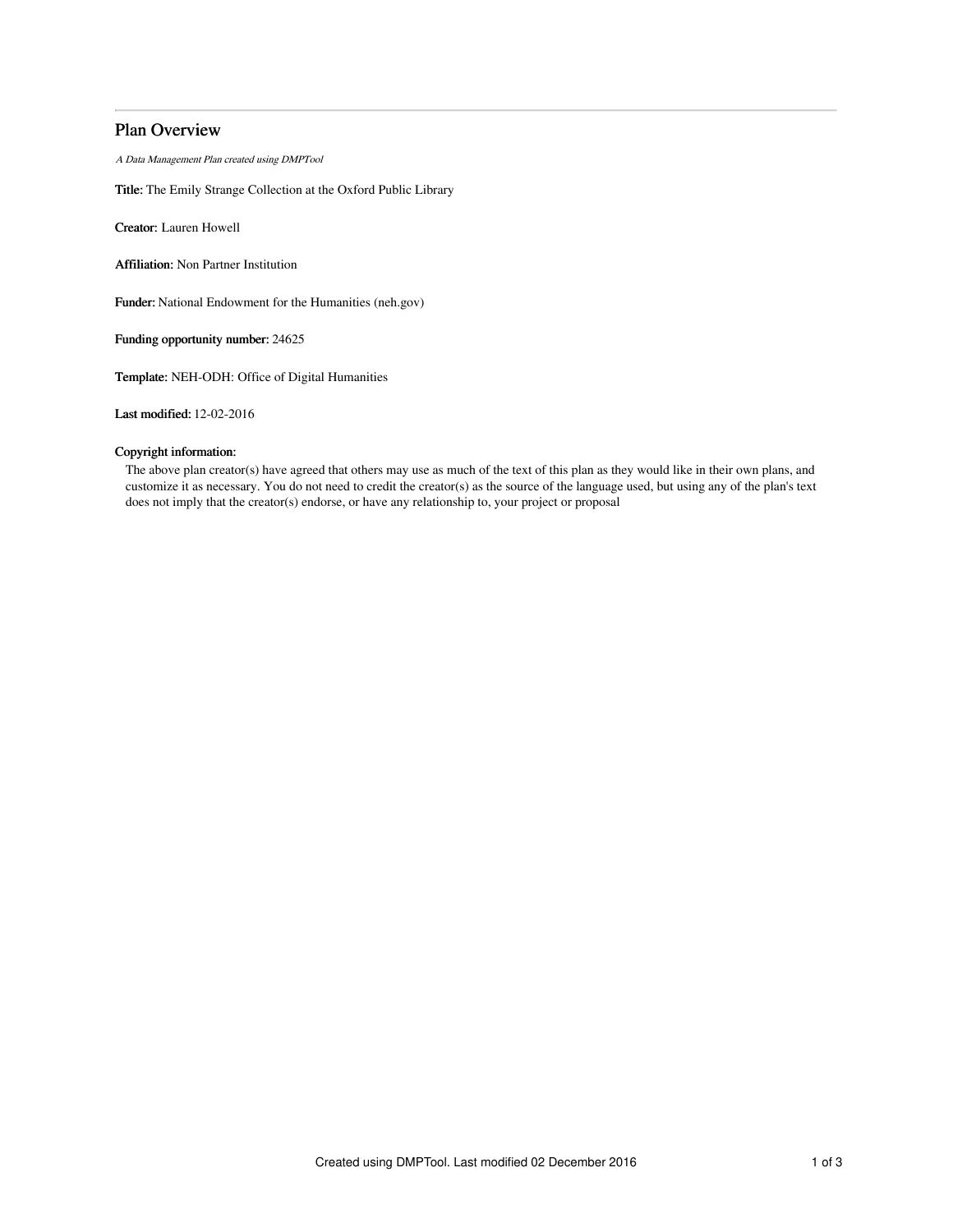# Roles and responsibilities

The Data Management Plan should outline the rights and obligations of all parties with respect to their roles and responsibilities in the management and retention of research data. It should also consider changes to roles and responsibilities that will occur should a project director or co-project director leave the institution or project. Library staff, specifically special collections staff, will be resonpsible for implementing the data management plan. The head of special collections will be responsible for management and montoring of the data and will be in charge of ensuring adherence to the data management plan. Over time, the head of special collections with the input of library management will have responsibility for decisions about the data once the original personnel are no longer

available. Responsibility for the data will be transferred to the current head of special collections whenever there is a change in that position.

### Expected data

### The Data Management Plan should describe the types of data, samples, physical collections, software, curriculum materials, and other materials to be produced in the course of the project. It should then describe the expected types of data to be retained.

The Strange Family collection consists of 2000 pieces of genealogy history based on Emily Strange. These pieces include photographs, diaries, newspapers, books and audio media. Within this collection, we will be using metadata standards when we digitize selective pieces of this collection. We will prioritize each piece that we will be digitizing and maintain proper metadata standards so that while researching, the collection can be viewed. This data is considered raw because it has not been digitized in any way or changed from its original format. The data we will be managing will be an assortment of the collection pieces. Approximately 500 to 1000 pieces will be digitized and will consist of each area of the collection. The entire collection will be made available for viewing and researching; however, it will not be able to be copied, or used by outside entities. Internal and external formats will be used for this collection. We will use the internal formats to store information into the system and we will use external formats to store information into the files. We will use scanners and digital software to read the required data. The data we are using is generated by Dublin Core and can be set to generate XML or HTML. We are using adobe software to allow for easy viewing and controlling the data. The data will be maintained every year to allow for updates and quality control. There will be a finding aid archived online that includes information on the entire collection. All data will be managed but in different ways. The data being made digital will be managed using metadata software; whereas, the non-digitized items will be managed by the staff. The metadata standards we will be using will be EAD. EAD stands for Encoded Archival Description. EAD works well with XML and MARC standards. EAD is also ideal for usage when dealing with Archival material. The metadata will be generated both manually and automatically.

### Period of data retention

#### NEH is committed to timely and rapid data distribution. However, it recognizes that types of data can vary widely and that acceptable norms also vary by discipline. It is strongly committed, however, to the underlying principle of timely access. In their DMP applicants should address how timely access will be assured. Operational Data

Who will be responsible for the data in the near-term following project completion?

Special collections staff, under the supervision of the head of special collections and library management will be responsible for the data in the near-term following project completion. The head of special collection has final approval over data retention. Archival Data

### Who will be responsible for the data for long-term archiving?

Special collections staff, under the supervision of the head of special collections and library management will be responsible for the data for long-term archiving. The head of special collection has final approval over data retention.

What is the lifecycle and retention policy for the archived data?

Data that is directly related to the digital library project will be retained on a permanent basis and data formats will be routinely upgraded to ensure access in perpetuity.

How long will each type of data be kept? And why?

Data pertaining to the digital library's digitized items will be designated as permanently retained. Most correspondence and internal memoranda should be retained for the same period as the document they pertain to or support. Correspondence and memoranda that do no pertain to documents having a prescribed retention period should generally be discarded sooner. Those pertaining to routine matters and having no significant, lasting consequences should be discarded within two years. Those pertaining to non-routine matters or having lasting significant consequences should be retained permanently.

# Data formats and dissemination

The Data Management Plan should describe data formats, media, and dissemination approaches that will be used to make data and metadata available to others. Policies for public access and sharing should be described, including provisions for appropriate protection of privacy, confidentiality, security, intellectual property, or other rights or requirements. Research centers and major partnerships with industry or other user communities must also address how data are to be shared and managed with partners, center members, and other major stakeholders.

All the data within this collection will be made available to each person wanting to research or inquire about the collection. Each patron is considered an important stakeholder whether they are a paying one or not. Since each stakeholder determines the success of the collection, it is important for us to keep the collection open and accessible. The entire collection has no data privacy issues; however, we still want to ensure the safety and integrity of the collection. There are no human subjects involved in this collection that are still alive. This collection is based on past events that affected Emily Strange and her life in the early 20th century. We will enforce the privacy requirements by being careful how we digitizing the data. All of the data will be copyrighted for the safety of the collection. We want to keep the collection intake as well ensure that Emily Strange